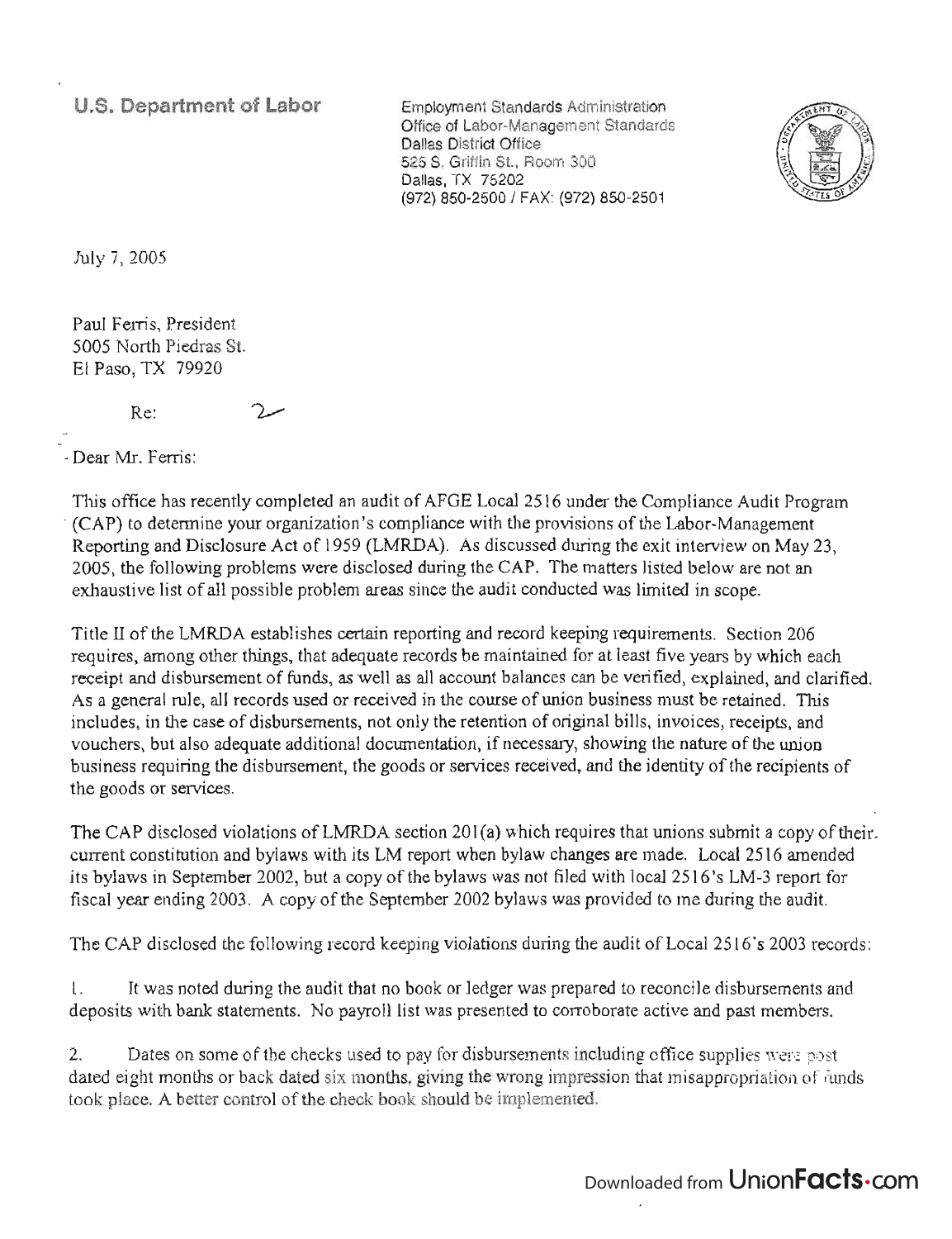3. Some vouchers submitted by union personnel for stipends do not identify the union business conducted that required the stipend to be incurred. The stipend claims must identify each date stipend were incurred, the number of hours lost on each date, the applicable rate of pay, and a description of the union business conducted.

With respect to documentation retained in support of specific disbursements (including those in payment of credit card charges), the record retention requirement includes not only the retention of original bills, invoices, receipts, and vouchers, but also additional documentation, if necessary, showing the nature of the union business requiring the disbursement, the goods or services received, and all the recipients of the - goods or services. In most instances, this documentation requirement can be most easily satisfied with a sufficiently descriptive receipt. If a receipt is not sufficiently descriptive, a note can be written on it providing the additional information. An exception may be made only in those cases where 1) other - equally descriptive documentation has been maintained, and 2) there is evidence of actual oversight and control over disbursements.

As agreed, provided that Local 2516 maintain adequate documentation for its disbursements in the future, no additional enforcement action will be taken regarding these deficiencies.

The CAP disclosed a violation of the LMRDA section 201(b) because the Labor Organizational Annual Report (Form LM-3) filed by Local 2516 for fiscal year ending 12/31/03 was deficient in the following areas as described below:

1. The names of some officers who held office during the year were not reported in item 24 with the \_ total amount of payments to or for them. The names of all persons who held office during the year must be reported in item 24 regardless of whether or not they received any payments from the union.

2. Several thousand dollars paid to officers and members as a gift for bringing new members, were misreported under Item #48 instead of 24(E) for officers and Item #51 for members. Funds paid to officers for reimbursement of expenses were misreported under Item #48 instead of Item #24(E).

3. All direct disbursements to your union's officers and some indirect disbursements made by your organization on behalf of its officers must be included in the amounts reported in item 24. A "direct disbursement" to an officer is a payment made by your organization to an officer in the form of cash, property, goods, services, or other things of value.

4. An "indirect disbursement" to an officer is a payment made by your organization to another party (including credit card companies) for cash, property, goods, services, or other things of value received by or on behalf of an officer. However, indirect disbursements for temporary lodging (such as a union check issued to a hotel) or for transportation by a public carrier (such as an airline) for an officer traveling on union business should be reported in item 48 (Office and Administrative Expenses).

## Downloaded from UnionFacts.com